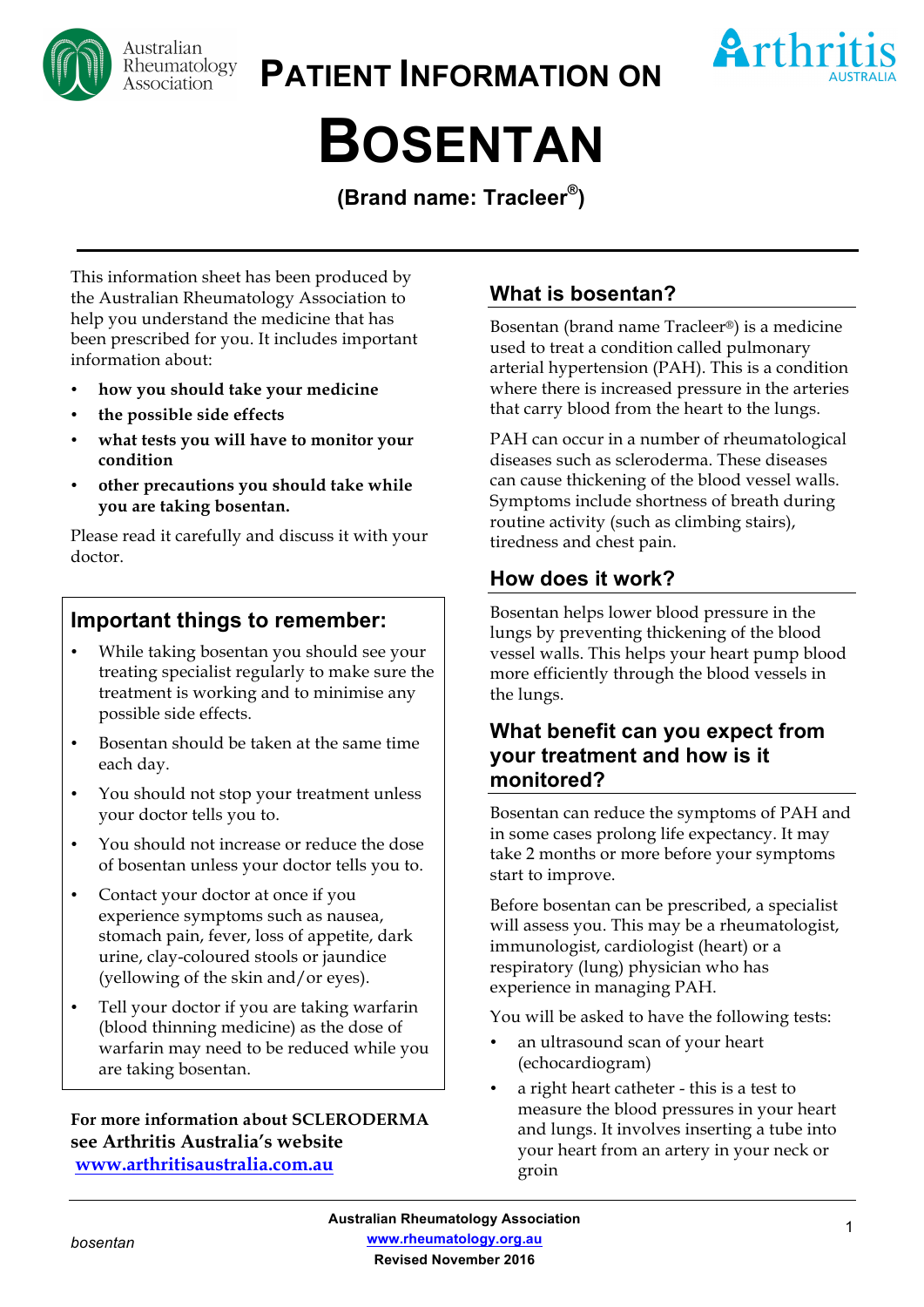• a six minute walk test (6MWT) to measure how far you can walk in six minutes.

Every six months you will be asked to have the echocardiogram and the 6MWT to check that bosentan is still helping your condition.

# **How is bosentan taken?**

Bosentan is a tablet. It comes in two strengths (62.5 mg and 125mg).

#### *What is the dosage and when should it be taken?*

For the first month the dose is one 62.5 mg tablet twice a day. If tests to check blood counts and liver function are satisfactory the dose is then increased to one 125mg tablet twice a day.

Bosentan should be taken at the same time each day. It is usually taken in the morning and at night. If you forget to take a dose you can take it later in the day. If it is the next day, take the normal dose (do not take a double dose). Bosentan does not have to be taken with food.

Bosentan may be taken in combination with other medicines including:

- steroid medicines such as prednisolone
- anti-inflammatory medicines (NSAIDs) such as naproxen (Naprosyn) or ibuprofen (Brufen/Nurofen)
- simple pain relieving medicines such as paracetamol or Panadeine®
- calcium channel blockers (for Raynaud's disease)
- diuretics (fluid tablets)
- other treatments for PAH.

There are a number of medicines that should **not** be taken when you are taking bosentan (see *Precautions*).

### *How long is the treatment continued?*

Bosentan may be given on a long term basis provided it does not cause problems and continues to help your condition. It is usually given for as long as the 6-monthly tests (echocardiogram and the 6MWT) show that it is of benefit.

Do not stop taking bosentan without first talking to your doctor. If your doctor does decide to stop the treatment, you may need to reduce the dose gradually before you stop the medicine completely.

# **Are there any side effects?**

Most people who take bosentan do not experience side effects. Tell your doctor if you are concerned about possible side effects. A reduction in dose may minimise the side effects so that you can continue to have this treatment.

#### *Most common possible side effects*

- The most common side effects include *stomach upset*, *nausea, diarrhea* and *headache.*
- Other side effects include *inflamed throat, irritated nose passages or skin rash*.
- *Dizziness* due to low blood pressure, f*lushing, ankle* and/or *leg swelling* can occur.
- *Irregular heart beats* or *tiredness* have been reported.

#### *Less common or rare possible side effects*

- Bosentan can cause severe *liver problems.* Symptoms include nausea, stomach pain, fever, loss of appetite, dark urine, claycolored stools and jaundice (yellowing of the skin and/or eyes). Call your doctor at once if you have any of these symptoms.
- Low haemoglobin (*anaemia*) can be detected on blood tests but rarely causes symptoms.
- There are also a number of other rare side effects.

# **What precautions are necessary?**

#### *Blood tests*

• Your liver function and blood counts for haemoglobin will need to be tested before you start taking bosentan, and again each month during your treatment.

#### *Use with other medicines*

- Bosentan can interact with other medicines. Some should not be taken with bosentan at all. For others the dose may need to be adjusted. You should tell your doctor (including your general practitioner, rheumatologist and other health professionals) about all medicines you are taking or plan to take. This includes over the counter or herbal/naturopathic medicines.
- The following are some of the medicines that may interfere with bosentan:
	- − warfarin (a blood thinning medicine) close monitoring is required if you start